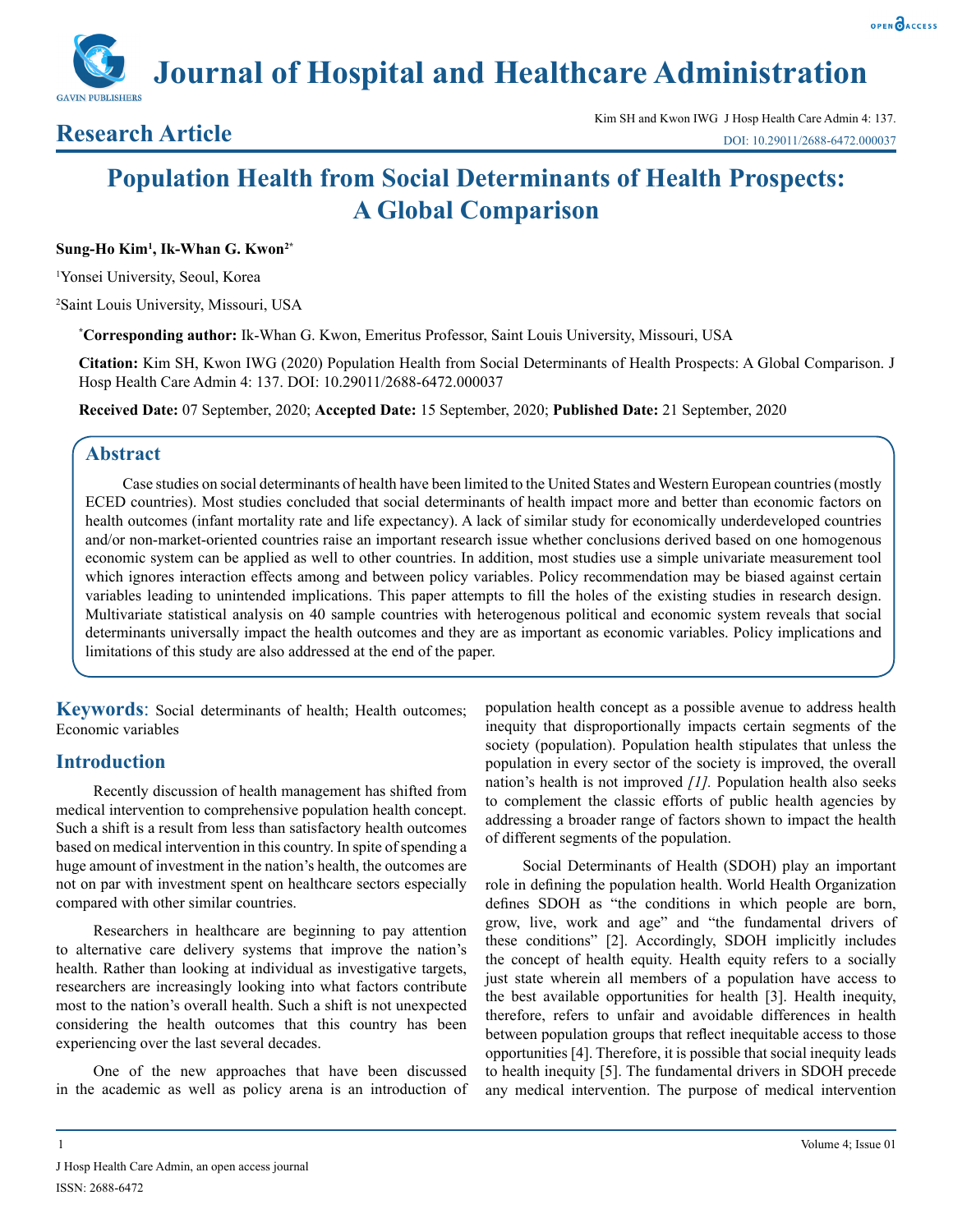is to cure the illnesses that have already occurred while social intervention through SDOH prevents such health issues from occurring. Accordingly, researchers in SDOH argue that if and when an adequate investment in social environments is made that affect people's health, there will be less need for medical intervention. Health care leaders and clinicians strongly support incorporating social determinants of health in care delivery, according to an NEJM Catalyst Insights Council survey [6].

The World Health Organization's Commission on Social Determinants of Health reported in 2008 that the SDOH factors were responsible for the bulk of diseases and injuries and these were the major causes of health inequities in all countries. In the US, SDOH was estimated to account for 70% of avoidable mortality [7]. The same study even argues that medical care was responsible for only 10% to 15% of preventable mortality in the U.S. Marmot and Allen (2014) [5], quoted a Canadian study that shows health care accounts for only 25% of health, while socio-economic factors account for 50% of health. Artiga and Heiman (2015) [8], presented that individual behavior and social and environmental factors account for 60% of a person's health. These studies seem to echo a similar argument advanced by Bradley and Taylor (2011) [9], that "to fix health, help the poor." A study by Kwon, Kim and Martin (2017) [10], also shows social determinants play much broader impact on nation's health than economic factors. The merits of SDOH in improving the nation's health has been strongly reaffirmed and supported by health care leaders and clinicians in their recent study [6].

In spite of the mounting evidence that social determinants of health play important roles in improving the population health, little research has been done to investigate a comprehensive statistical analysis on a global scale. Furthermore, most studies on social determinants of health treat social determinants of health and medical intervention as if they were two separate agents. Health is a complex issue not independent from each other. Integrating social and medical services can be 10 times more effective than waiting for families to visit health services in reducing mortal in children under-5 years old [11].

This paper proposes that the nation's health can be improved by strengthening (investing) areas/factors related to SDOH which creates a situation that requires less medical intervention. The purpose of this paper is to investigate relationship between these two constructs; SDOH and population health. Multivariate statistical analysis is used to investigate the impact of social and economic determinants on health outcomes (infant mortality rate and life expectancy) using 40 samples (countries). Samples in this study include countries with different economic and political systems.

This paper is organized as follow: Section 2 presents literature review on population health and social determinants of health. Testable hypothesis will be developed in this section. Section 3 outlines the research methodologies including data sources and variable identifications. Section 4 presents statistical outputs and discussions. Section 5 outlines implications of this study which is followed by limitations of this study in Section 6.

### **Literature Review**

The United States healthcare system has been used as a starting point to investigate the return on investment in healthcare areas. Economic theory stipulates that the more investment in healthcare systems, the higher the returns measured by typical universal health outcomes/indicators; infant mortality rate and life expectancy. Had the return on investment in healthcare system in the United States followed the economic theory, one would expect better health outcomes. But the common argument and question in healthcare researchers as well as with policy makers is "what is wrong with U.S. healthcare system?" as U.S. infant mortality rate has been higher than other similar countries especially in OECD countries and life expectancy is lower than that in other countries in spite of significantly higher investment in the healthcare system in the United States.

The U.S. healthcare system is the world most costly per capita base. Yet the results are at bottom of the pack among the comparable countries. The United States spent in average \$9,024 per capita in 2015 while other comparative countries in our sample study spent in average a little over \$5,000 per capita. In terms of percentage of health care spending to Gross Domestic Product (GDP), the United States spent 16.6% while comparative group spent in average 11.1%. Yet life expectancy and infant mortality rates of the United States are contrary to what researchers expected with lower life expectancy and higher mortality rates than their counterparts in the study [10]. If the above unfavorable health outcomes are compared with investment on social spending vs. healthcare spending, one must conclude there is a clear relationship between these two constructs health outcomes and spending on social vs. healthcare area. For example, countries in OECD spend \$1.70 on social spending per \$1.00 on healthcare whereas in the U.S. the ratio is \$0.56 vs. \$1.00 [12]. In the United States, only 10% of health outcomes are tied to medical care, while 60% are rooted in social and environmental factors and associated behaviors [13]. In 2015, only 3% of healthcare dollars were spent on preventive services [14].

A significant inference can be drawn from the above relationship without entering causality of these two constructs. Doran, Misa and Shah (2013) [15], even argue that lack of upstream investment in social determinants of health probably contribute to exorbitant downstream spending on medical care in the United States with no apparent favorable outcomes. It is argued that improvements in the nation's health can be achieved only when we have the commitment to moving even further upstream to change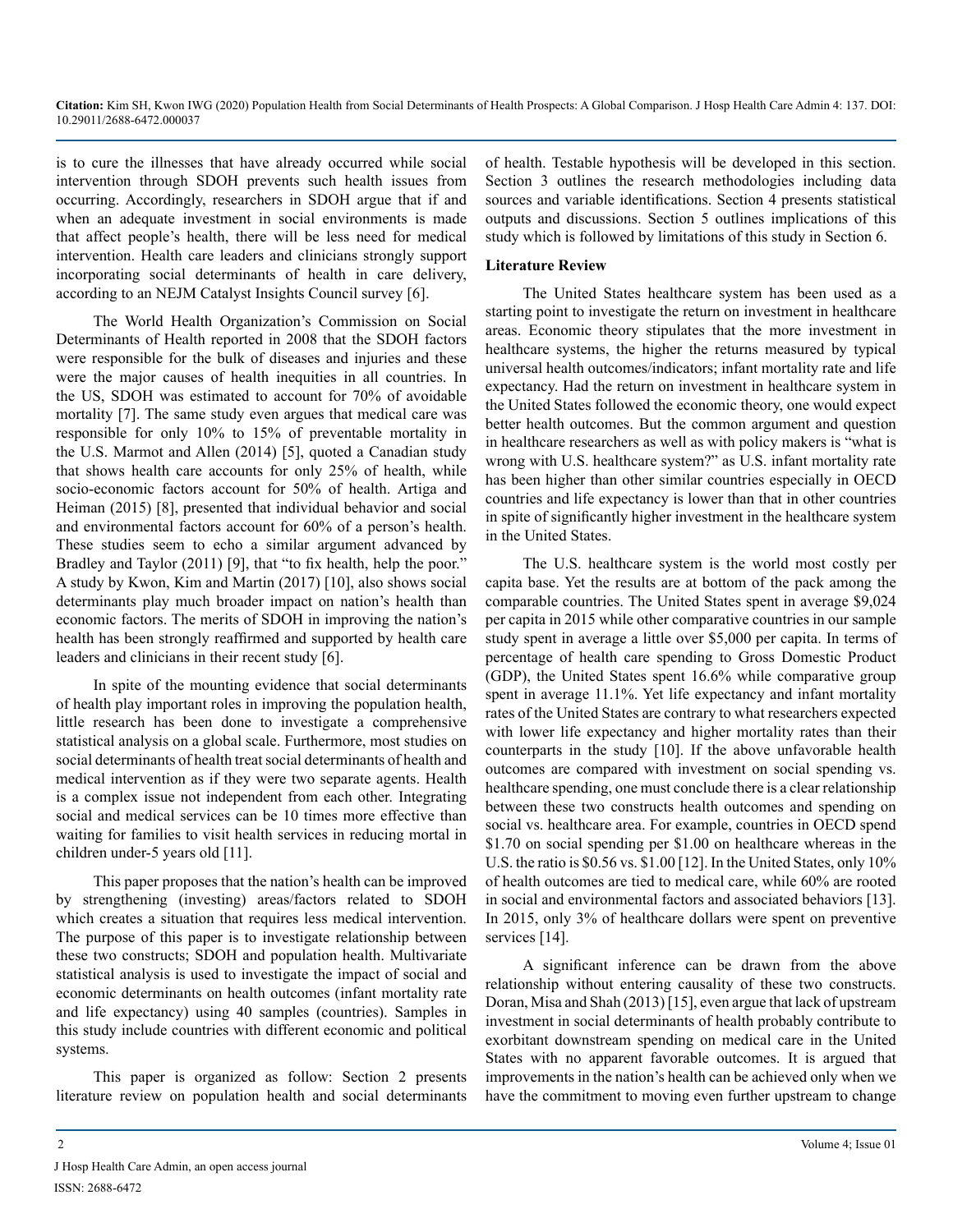the community behaviors that make people sick [16]. In spite of many challenges collecting proper information and corresponding data supporting the SDOH theory, there is a strong evidence of association between social factors and the population health [17].

The concept of SDOH is not a new policy proposal. It was implied by McKeown, Record, and Turner (1975) [18], in their study of decline of mortality in England and Wales during the 20<sup>th</sup> century. They noticed a dramatic increase in life expectancy since  $19<sup>th</sup>$  century primarily due to improving living conditions (income) including nutrition, sanitation and clean water. Another example of the limits of medical intervention is the widening of mortality disparities between social classes in the United Kingdom in the decades following the inception of the National Health Service in 1948. Martinson (2012) [19], found that disparities in health by income were similar in the United States (which has no universal healthcare system) and England (which has universal healthcare system).

Adequate investment in social services at the state level is reportedly associated with a range of health outcomes [20]. Other studies claim that social, behavior, and environmental factors are estimated to contribute to more than 70% of some types of cancer cases, 80 percent of cases of heart disease, and 90 percent of cases of stroke [21,22]. It is claimed that adequate social determinants could reduce healthcare costs as much as 10% or \$2,443 per year per member [23].

Population health is total well-being of population that includes mental as well as physical health. SDOH plays an important role impacting population health. SDOH broadly covers three areas; housing, food security, and transportation [24-27]. Evidence indicates that we cannot improve nation's health without addressing social determinants. There is a growing body of literature indicating that risk factors such as food insecurity [28], lack of transportation, and poor housing in community [29-31], result in poor downstream health condition and tend to deplete community health resources [32]. People with lack of social supports cited above usually end up in emergency department [33]. Recognizing the value of SDOH, insurance companies and other payers start to pay attention beyond the hospital or clinic and stepping into the community to give patients help where it is needed [34].

Within the healthcare system, a house is not just a shelter. Access to clean, safe and affordable housing has been identified as one of the most basic and important social determinants for good health [12]. Clean houses form a healthy community where information exchange takes place that will reduce stress and anxiety among residents [27]. A lack of active and informed community creates disconnected communication network among residents in the community. One survey reveals that many people missed appointments with healthcare providers due to "forgetting"

(35.5%), and "miscommunication" (31.5%) [35]. A healthy and functional community fosters communication flow among the community members. A large-scale survey on healthcare providers reveals a similar finding. Housing and transportation are high on the agenda that improves the community health [36]. The Drake and Eisenson study (2019) [32], reveals that more than 61% of physician surveyed cited isolated community as a major cause of stress and anxiety of patients. A study in Massachusetts of the Community Support Program for People Experiencing Chronic Homelessness shows that every dollar spent on housing in this program yields \$2.43 healthcare saving [37]. A lack of a healthy community seems to also create also a dysfunctional neighborhood togetherness and fosters alcoholism among the young [38], and gun violence [39].

A lack of transportation, on the other hand, has been main source of missing appointments with healthcare providers. Noshow rates are higher in clinics caring for underserved population and may contribute to poorer health outcomes in the group [35]. Those who missed appointments regularly usually end up in an emergency room for chronic treatments that could be avoided had they kept their appointments on a regular basis [40]. Sixtysix (66) percent of physicians seem to agree that availability of transportation for low income group would help patient's overall health [23].

Food insecurity, a condition in which households lack access to adequate food because of limited money or other resources, is a leading health and nutrition issue in the United States [41]. In 2013, almost fifty million Americans (14.3 percent) were experiencing food insecurity [42]. The Gundersen and Ziliak's study further reports that food insecurity is associated with increased risks of some birth defects, anemia, lower nutrient intakes, cognitive problems, and aggression and anxiety. It is also associated with higher risks of being hospitalized and poorer general health and with having asthma, behavioral problems, depression, suicide ideation, and worse oral health. Compared to children in foodsecure households, children in food-insecure households had 2.0~3.0 times higher odds of having anemia, 2.0 times higher odds of being in fair or poor health, and 1.4-2.6 times higher odds of having asthma, depending on the age of the child. Gurvey, et al. (2013) [43], tested a pioneering study in the Philadelphia metropolitan area on adequate nutrition in chronically ill patients. Their study reveals that for those who enrolled in their study, the mean monthly numbers of ER visits decreased for three consecutive months compared with the control group (0.2. vs. 0.4) and the total monthly costs also decrease (\$28,268 vs. \$40,906).

A lack of a healthy community fosters an environment where other social determinants of health come into play such as gun violence, alcohol abuse and suicide that affect life expectancy and infant mortality [17]. Exposure to violence can perpetrate gun violence [44], and availability of alcohol in poor communities can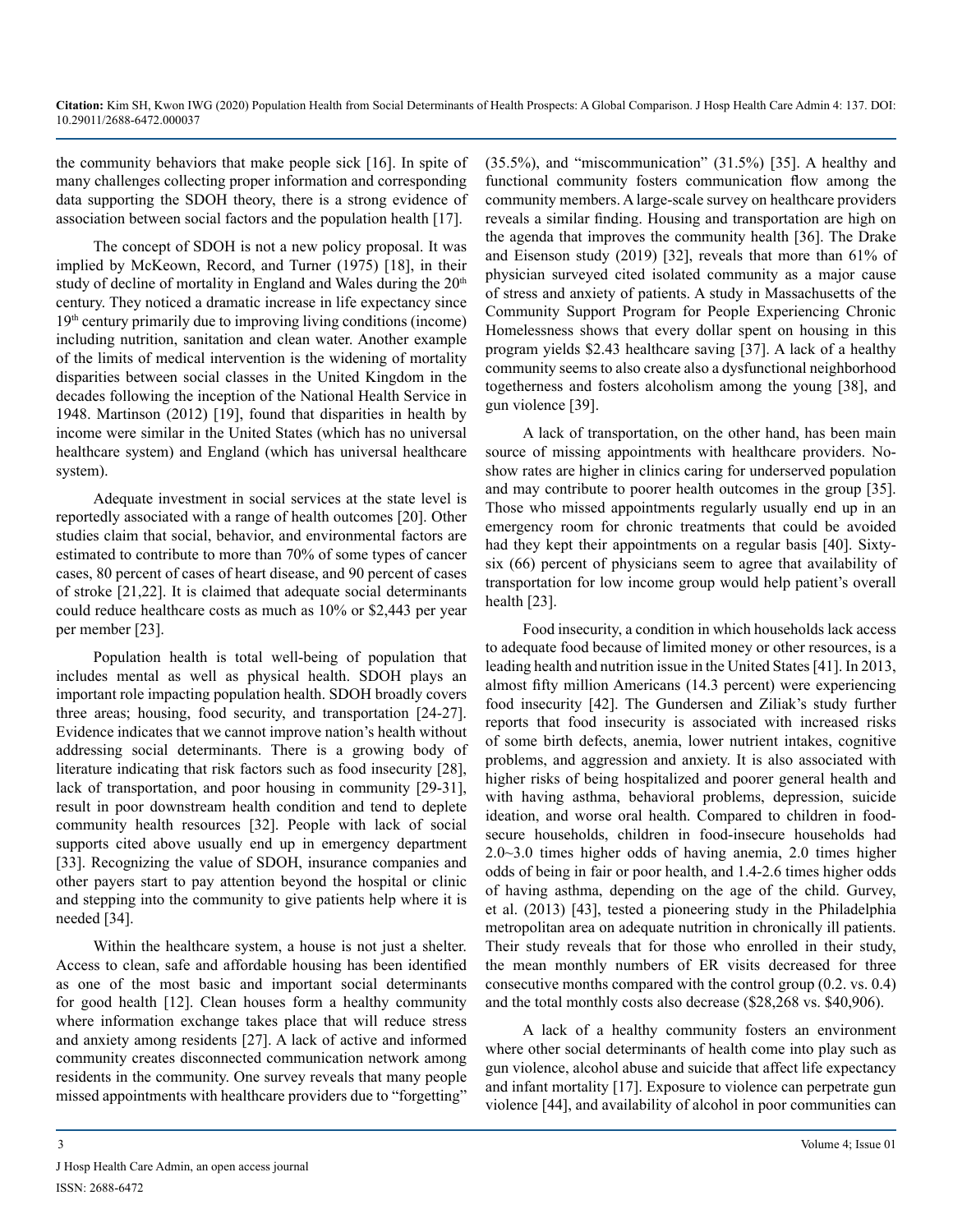influence its young people to be more dependent on alcohol than their peers in other communities [38]. Some authors argue that the low life expectancy from drug over does was as big as the low life expectancy from Alzheimer's disease, suicide, chronic liver disease and septicemia combined [45]. The same study also reports that during the period 1999 to 2017, the age-adjusted suicide rate increased 33% from 10.5 per 100,000 in 1999 to 14.0 in 2017. On average, 115 people in the U.S. die each day from an opioid overdose, and six Americans die per day from alcohol abuse [46]. The same report also highlights a rise of the suicide rate by 24% between 1999 and 2014.

In spite of mounting evidence that social determinants are effective approach to improving the population health [10,47], policy makers have been reluctant to make investments in these areas. If nation's health is public goods and social determinants play important roles in improving nation's health, public investments are needed to manage the population health [48]. Nevertheless, it appears that governments especially the federal government wants to leave this area of health improvement to local governments and the local governments, in turn, tend to push this assignment to charitable organizations. But there is a limit how much charitable organizations can invest their resources in social services.

Another issue related to SDOH is how and who finances this task. Multiple stakeholders benefit from the upstream intervention; patients, payers, health and social service providers and ultimately taxpayers [48]. Health is public goods (e.g., COVID-19) and therefore it is assumed that governments should invest its resources into this area. However, policy makers especially at the federal level have been reluctant in committing a huge sum of the investment in this area since the benefits for SDOH is not visible in the short term. The policy makers especially in Congress usually entertain investments in short-term projects where the outcomes become visible in time for their constituency especially in the election years (every 2 years in this country). Under such political environment, a long-term investment is not "politically wise" agenda for many elected officials. As a result, the public funding/ investment in SDOH take a back seat for many years and our health outcomes fall behind other countries who invest regularly in the SDOH areas where health impacts become evident in the longrun. So much so that the 2017 National Academy of Medicine proclaims that "integrating arrangement, financing, and delivery of nonmedical social services with medical services is important to improve outcomes, yield savings, and enhance equity" [49].

Although the concept of social determinants of health is convincing, implementing this concept is challenging. One survey on 640 healthcare leaders in this country reveals that the top two challenges in people's health management include influencing people's behavior (63%), such as preventive health, nutrition, smoking, etc. and addressing and convincing importance of social determinants such as food insecurity, housing, and transportation

### (57%) [50].

#### **Hypothesis Development**

Literature on social determinants of health indicates that the nation's health is shaped more by people's social backgrounds (where one is born, raised and aged) than economic variables. As the population ages, per capita healthcare spending increases; it costs \$3,552 per capita healthcare for ages 18 and under while it costs \$32,411 for the population 85 and older [51]. The way one is born and raised plays an important role shaping our health in the early stages of our lives. Such health formation advances into our adulthood benefiting from healthy social and economic environments. Medical intervention is needed to correct and improve the areas where positive social determinants are either lacking or absent. Imbalance between physical and mental developments due to poor social determinants eventually shifts the burden to medical intervention. Cost of total healthcare mounts while the outcome of population health is a painfully slow, long, and costly process. Based on literature survey especially with Doran, Misa, and Shah (2013) [15], study, improvement of population health can be described in the Figure 1.



#### **Figure 1:** Formation of Population Health.

The main hypothesis of this study is that social determinants have as much impact as economic variables on population health measured by infant mortality rate and life expectancy. This study uses a cross sectional comparative analysis of selected variables among 40 economically and politically diverse countries. Countries in the study include Australia, Austria, Belgium, Brazil, Canada, Chile, China, Czech Republic, Denmark, Estonia, Finland, France, Germany, Greece, Hungary, Iceland, India, Ireland, Israel, Italy, Japan, Korea, Latvia, Luxembourg, Mexico, Netherlands, New Zealand, Norway, Poland, Portugal, Russian Federation, Slovak Republic, Slovenia, Spain, Sweden, Switzerland, Thailand, Turkey, United Kingdom, and United States. Information on selected variables came from the United Nation, World Health Organizations and other sources that publish pertinent health related statistics on a regular basis. Selection of variables especially social determinants of health that impact a nation's

J Hosp Health Care Admin, an open access journal ISSN: 2688-6472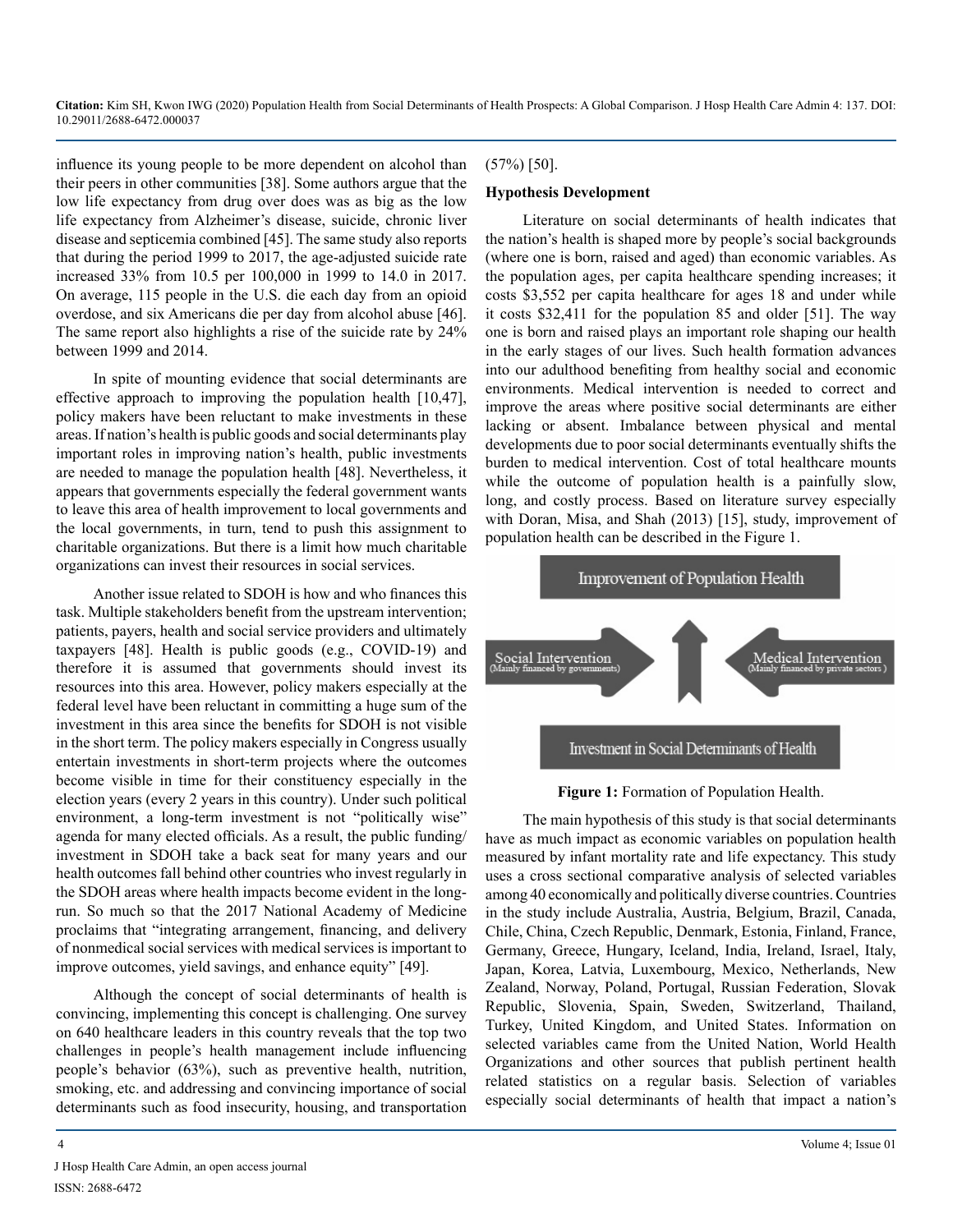health is rather challenging and limited. For example, information uniquely relevant to the United States such as income disparity by races may not be so pertinent or relevant to other countries in our sample. In addition, information gathering processes are different by countries and some instances, certain countries may not collect information important to this study. For example, there is no information on Gini Index for China, India, Japan, Russia and Thailand. Also, Thailand does not collect information on gun homicide.

Multivariate statistical model was used to measure the relationship between health outcomes (life expectancy and infant mortality rate) and economic and social variables. However, we believe that there is/are strong interaction among economic and social variables that impact the health outcome. For instance, people with higher income group would have better chance to access to more and better social and healthcare networks where a variety of supporting services are available. Alcohol abusers tend to use gun violence to keep their drug habits. Multicollinearity among independent variables, therefore, must be measured and to minimize their impacts on outcome variables. We are hoping that multivariate regression approach would address some of these issues. Variable selection, therefore, follows the existing literature on health outcomes and social determinants and economic variables. The following variables were selected in this study.

#### **A. Resources for Health Care**

- 1. Log<sub>10</sub> per capita healthcare spending as a % of GDP indication of investment in health care system (Source: OECD Health Statistics, 2016)
- 2. Percent (%) of spending on health care to gross domestic product; normalized indicator of investment in health care system (Source: OECD Health Statistics, 2016)

#### **B. Health Outcomes**

- 1. Infant mortality rate per 1000 live births (Source: UN Population Division, 2017)
- 2. Life expectancy (years) (Source: UN Population Division, 2017)

#### **C. Social determinant variables impacting health outcomes**

1. Income disparity (Gini index). It is a measurement of the income disparity of a country's residents. This variable ranges between 0 and 1(or 0 to 100%) with 0 representing perfect

income equality and 1 representing perfect income inequality. (Source: World Fact Book, 2015)

- 2. Insurance coverage (%), percent of people in a country covered by some types of health insurance (Source: OECD Health Statistics, 2016).
- 3. Drug overdose deaths per 100,000, indicator of personal health behavior [38], (Source: [www.worldlifeexpectancy.](http://www.worldlifeexpectancy.com/cause-of-death/drug-use/by-country) [com/cause-of-death/drug-use/by-country,](http://www.worldlifeexpectancy.com/cause-of-death/drug-use/by-country) 2015)
- 4. Gun ownership per 100 residents, another indicator of personal health behavior (Source: Wikipedia 2017, estimated number of civilian guns per capita by country)
- 5. Gun homicide per 100,000 (Source: Wikipedia 2017, Firearmrelated death rate per 100,000 populations)

#### **Statistical Results**

#### **Bivariate statistical analysis**

In order to highlight differences of outcome variables, economic variables, and social determinants between the United States and the rest of the sample countries as well as the United States and OECD countries, a simple bivariate statistical analysis was conducted. The results are shown in Table 1. Life expectancy for the U.S. is lower than that of the entire sample countries. However, such difference is not statistically significant, perhaps due to much lower life expectancy for some of the underdeveloped countries. However, when the U.S. life expectancy is compared with that of economically advanced countries (mostly in OECD countries), there is a statistically significant difference between these two groups in the sample (78.88 years for U.S. vs. 81.5 years for advance countries,  $p < 0.0+$ ). The infant mortality rate for U.S. is the highest (5.6 per 100,000 live birth vs. 5.05 for the entire sample and 2.95 for the economically advanced countries  $(p < 0.0)$ . The U.S. healthcare system spent in average of \$9,892 per capita as opposed to \$3,348 for the entire sample countries and \$4,924 for advanced countries. Yet the life expectancy for the U.S. is the lower than study group. On income distribution, the Gini index indicates that the U.S. has the highest income disparity (45.01 for U.S. vs. 33.2 for the rest,  $p < 0.0+$ ). The death rate from drug overdose per 100, 000 for U.S. is recorded as 6.96 vs. 1.99 for the sample and 2.09 for the advanced countries  $(p < 0+)$ . Table 1 also reveals that of all social determinant variables except gun related homicide, U.S. has the worst record ( $p < 0.05$ ).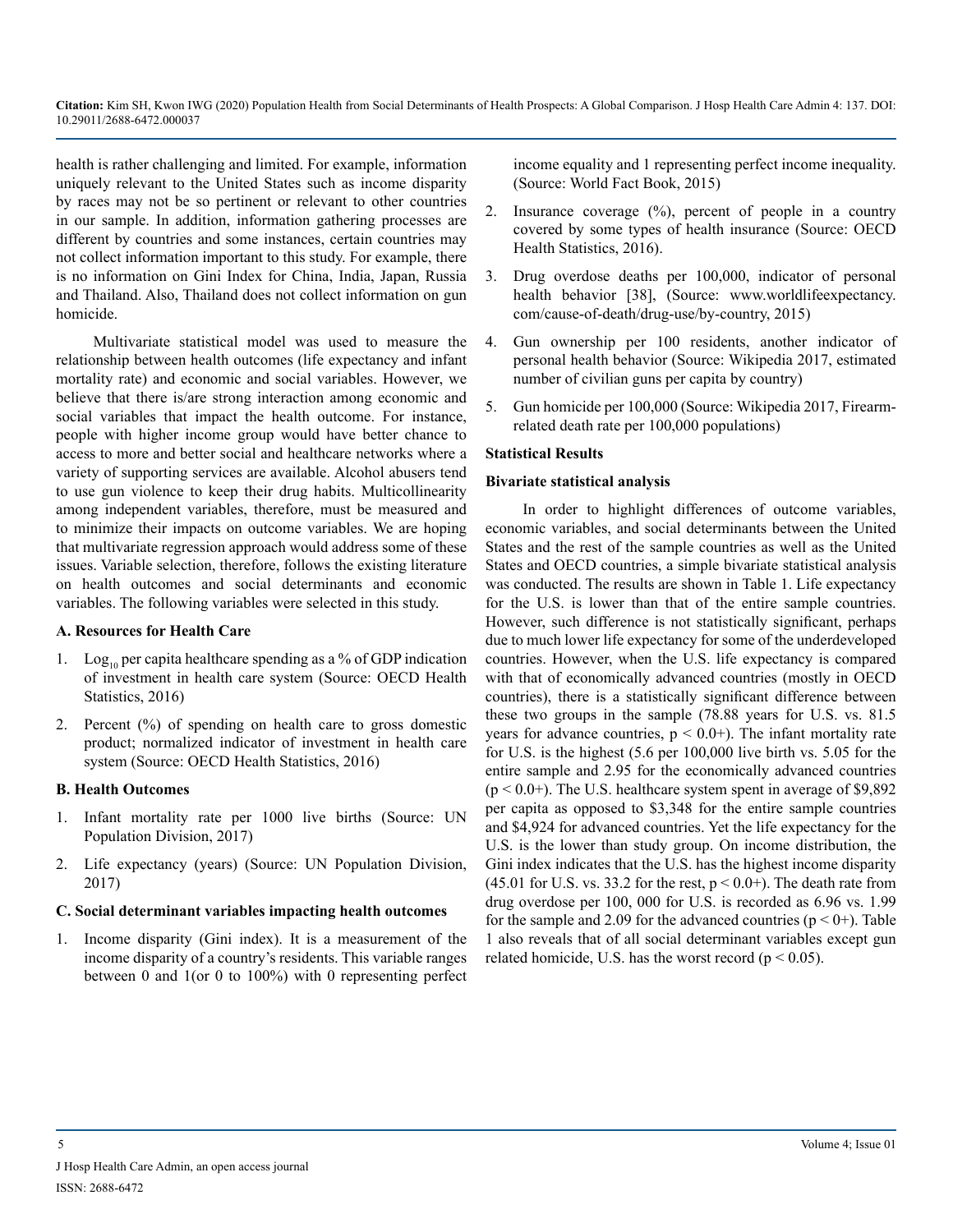| <b>Variables/Determinants</b>                         | U.S.  | <b>Sample countries</b>    | <b>Advanced countries</b> |  |  |  |
|-------------------------------------------------------|-------|----------------------------|---------------------------|--|--|--|
| Life Expectancy (Years)                               | 78.88 | 79.1 (0.42)                | $81.5$ (-14.66)***        |  |  |  |
| <b>Infant Mortality</b><br>(per $100,000$ live birth) | 5.6   | $5.05 (-0.607)$            | $2.95 (-16.57)$ ***       |  |  |  |
| Per capita healthcare<br>spending $(\$)$              | 9,892 | 3,348.71<br>$(-18.33)$ *** | $4,924.02$ (-17.63)***    |  |  |  |
| Healthcare spending<br>As $\%$ to GDP $(\%$           | 17.21 | $8.37(-22.14)$ ***         | $9.74 (-25.42)$ ***       |  |  |  |
| Income distribution<br>(Gini Index, %)                | 45.01 | 33.2 $(-9.19)$ ***         | $30.0$ (-16.87)***        |  |  |  |
| Insurance Coverage (%)                                | 90.9  | 98.1 (11.30)***            | 99.7 (40.11)***           |  |  |  |
| Drug Overdose Death<br>(per $100,000$ )               | 6.96  | $1.99(-15.1)$ ***          | $2.09(-17.66)$ ***        |  |  |  |
| Variables/Determinants                                | U.S.  | Sample countries           | Advanced countries        |  |  |  |
| Gun Ownership<br>(per 100 households)                 | 101.1 | $15.0 (-54.20)$ ***        | $18.3 (-4.36)$ ***        |  |  |  |
| Gun Homicide<br>(per $100,000$ )                      | 3.6   | $2.2(-1.26)$               | $1.86(-1.04)$             |  |  |  |
| Suicide Rate<br>(per $100,000$ )                      | 13.7  | $11.2 (-3.54)$ **          | $11.1 (-3.78)$ **         |  |  |  |
| () = t-values; **p < 0.05, ***p < 0.01                |       |                            |                           |  |  |  |

**Table 1:** Bivariate Statistical Result.

# **Multivariate regression outcomes**

**Life Expectancy:** Table 2 illustrates the relationship between the life expectancy and independent variables. Variation inflation factors (VIF  $\le$  5) were examined and no serious multicollinearity issues were detected. Adjusted R<sup>2</sup> is respectable (0.696) and overall model is reliable ( $F = 10.677$ ,  $p < 0.0+$ ). All signs point to the right relationship except Gini index. We expect an inverse relationship between these two variables; higher the index, higher the income inequality leaving less for other activities related to a healthy life style. A positive relationship between these two variables is unexpected. However, such relationship is not statistically significant. There is a weak relationship ( $p < 0.1$ ) between life expectancy and drug related death and suicide rate.

| <b>Variable</b>                                                                        | <b>Regression Coefficient</b> | <b>Beta Coefficient</b> | t-value    |  |  |
|----------------------------------------------------------------------------------------|-------------------------------|-------------------------|------------|--|--|
| Constant                                                                               | 35.85                         |                         |            |  |  |
| Per capita healthcare spending                                                         | 8.841                         | 0.908                   | $5.971***$ |  |  |
| Gini Index                                                                             | 0.054                         | 0.161                   | 1.218      |  |  |
| <b>Insurance Coverage</b>                                                              | 0.134                         | 0.204                   | $2.321**$  |  |  |
| Drug Overdose Death (per 100,000)                                                      | $-0.93$                       | $-0.179$                | $-1.922*$  |  |  |
| Gun Ownership (per 100 households)                                                     | $-0.36$                       | $-0.126$                | $-1.813*$  |  |  |
| Suicide Rate (per 100,000)                                                             | $-0.98$                       | $-0.138$                | $-2.191**$ |  |  |
| $R^2 = 0.696$ , $F = 10.677$ ***, *p-value < 0.1, **p-value < 0.05, ***p-value < 0.01. |                               |                         |            |  |  |

**Table 2:** Life Expectancy.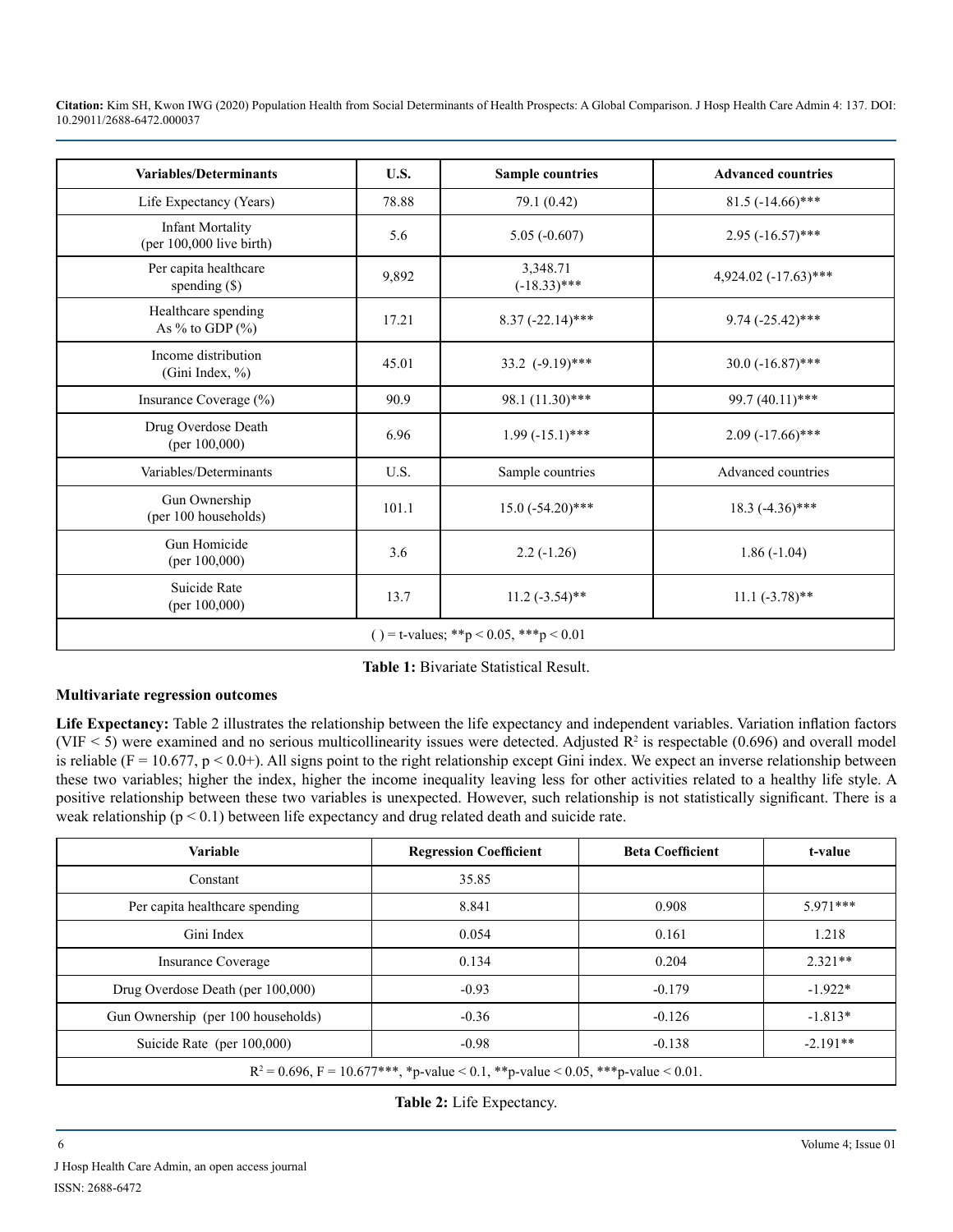**Infant Mortality Rate:** Table 3 shows the relationship between infant mortality rate and income and social determinants variables. The model is respectful with adjusted  $R^2 = 0.656$  and the overall model seems to be reliable ( $F = 8.581$ ,  $p < 0.01$ ). Per capita spending on health has the highest reliability supporting Blumenthal, Collins and Fowler's study (2020) [52]. To our surprise, health insurance coverage shows not only statistically insignificant relationship with the mortality rate, but the direction is contrary to what a conventional theory indicates. Multicollinearity reveals no serious issues. Although unexpected directional relationship, the relationship is statistically not significant  $(P > 0.1)$ . Another surprising finding from Table 3 is the strength of Gini index on infant mortality rate. We indeed expect a positive relationship between these two variables; the higher the income concentration into few groups in a society, less money is left for other needs including healthcare. The infant mortality bounds to rise as shown in this study.

| Variable                                                                          | <b>Regression Coefficient</b> | <b>Beta Coefficient</b> | t-value     |  |  |
|-----------------------------------------------------------------------------------|-------------------------------|-------------------------|-------------|--|--|
| Constant                                                                          | 16.096                        |                         |             |  |  |
| Per capita healthcare spending                                                    | $-6.285$                      | $-0.616$                | $-3.624***$ |  |  |
| Gini Index                                                                        | 0.134                         | 0.308                   | $2.890***$  |  |  |
| Insurance Coverage                                                                | 0.05                          | 0.093                   | 0.663       |  |  |
| Gun Ownership (per 100 households)                                                | 0.04                          | 0.306                   | $2.028**$   |  |  |
| Gun Homicide (per 100,000)                                                        | 0.073                         | 0.2                     | $1.713*$    |  |  |
| Suicide Rate (per 100,000)                                                        | $-0.083$                      | $-0.02$                 | $-0.318$    |  |  |
| $R^2 = 0.656$ , F = 8.581***, *p-value < 0.1, **p-value < 0.05, ***p-value < 0.01 |                               |                         |             |  |  |

**Table 3:** Infant Mortality Rate (per 100,000 Live Births).

# **Discussion**

In spite of a large investment in healthcare areas, the U.S. falls significantly behind other similar countries in two health indicators, infant mortality rate and life expectancy. Implication from this study suggests that medical intervention alone cannot improve the population health. The U.S. spent \$1,220 per capita on pharmaceutical products in 2018 with life expectancy of 78.74 year and infant mortality rate of 5.6 per 100,000 live births. Korea (South), for example, spent \$660 per capita with life expectancy of 82.2 years and infant mortality rate of 2.9 [53]. America is the giant "medicated" and over "medicalized" nation in the world [10,54]. Yet the health outcomes failed to reflect the investment the U.S has made.

Statistical evidence across the different economic and political spectrum seems to confirm that social determinants indeed influence the nation's health much more than the medical intervention supporting various studies in this area [5,8-10] . Our findings appear to support such hypothesis at a global scale regardless of political and economic systems.

Social determinants are grouped broadly into three areas; housing, food security and transportation. Per capita income and rate of insurance covered are strongly related to health outcomes supporting economic theory of health; higher the income, higher the spending on social determinant areas such as a better housing, easy access to transportation and better nutrition. Health outcomes accordingly improve. Social determinant variables collectively display a close relationship with health outcomes. Income disparity measured by Gini Index strongly related to the infant mortality rate supporting previous findings by Kwon, Kim and Martin (2017) [10]. Other social determinant variables such as drug overdose deaths and suicide rate appear to influence life expectancy whereas income disparity, gun ownership and gun related homicide seem to impact mortality rate supporting studies by Preidt (2016) [39], and Braveman and Gottlieb (2014) [17].

This study reaffirms the importance of social determinants of health as a means of improving the population health. Then perhaps the important question is "Why does the United States see a consistent lack of investment into social variables such as housing, food security, and easy accessibility to transportation? Unfortunately, the short answer is "politics." Return on investment from social determinant variables is a long-term process; sometime it would take a decade or generation to see the returns (improvement of health indicators). But politicians cannot wait for that long to see the results. Election comes every two years and politicians have to demonstrate their achievements to the voters in election years. Investment in social variables, accordingly and always, takes a back seat.

#### **Limitations and Contribution of Study**

This study has limitations in two important areas. Firstly, lack of standards of data collection in social determinants of health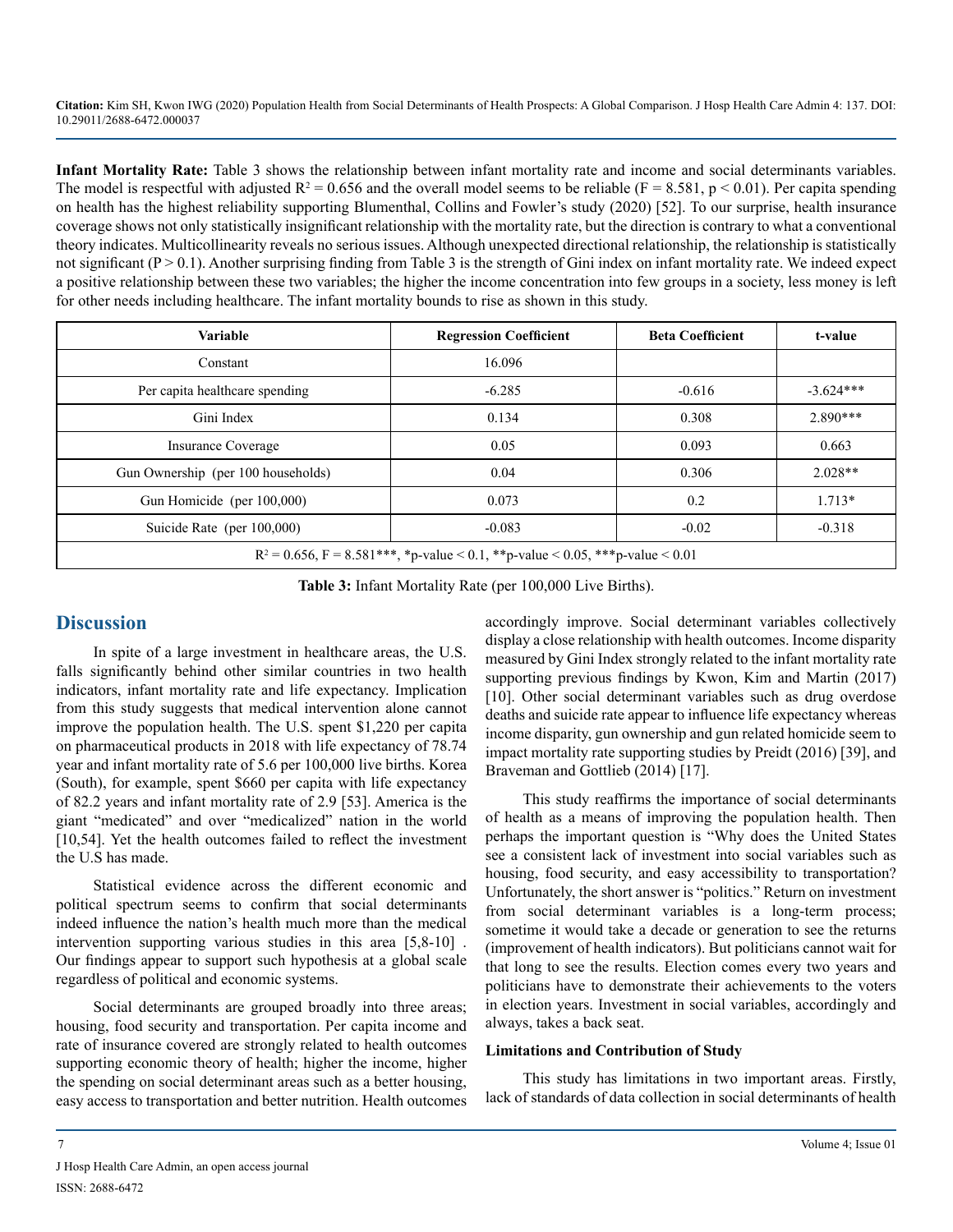restricts broader applicability of findings from this study. Certain important variable such as race is not available for many countries. In addition, a lack of uniform definitions of food insecurity, healthy housing, and availability of transportation hamper data collection on country basis. Accordingly, certain published information, for example, ratio of social spending to healthcare spending, may not reflect actual intent across the countries.

Secondly, this study used only 40 countries as samples. In addition, this study heavily sampled in favor of economically advanced countries. Accordingly, we cannot claim the findings and conclusions derived from this study are applicable universally. Outcomes may be different had we include all countries in the model.

Nevertheless, this study has two important contributions to the body of knowledge in population health. This study confirms that the social determinants of health are important factors in improving the nation's health across the countries. Although few studies deal with international comparison of social determinants on health [10], most studies use only one homogenous group of countries (OCED) and as such global interpretations of the outcomes may be biased. Secondly, this study used a multivariate statistical model to reflect a possible interaction effect among and between independent variables. Multivariate statistical analysis/ model allows investigators to measure the extent of interaction effects among the independent/policy variables. For example, if availability of transportation tends to reduce ER utilizations [23,35], it follows that easy access to transportation would keep people healthy by maintaining regularly scheduled appointments with healthcare providers.

# **References**

- Kindig D, Stoddart G (2003) What is population health? American [Journal of Public Health. 93: 380-383.](https://www.ncbi.nlm.nih.gov/pmc/articles/PMC1447747/)
- 2. [WHO \(2008a\) Definition of SDOH.](https://www.who.int/social_determinants/thecommission/finalreport/en/)
- 3. [Braveman P, Kumanyika S, Fielding J, LaVeist T, Borrell L, et al.](https://www.ncbi.nlm.nih.gov/pmc/articles/PMC3222512/)  [\(2011\) Health disparities and health equity: The issue is just. American](https://www.ncbi.nlm.nih.gov/pmc/articles/PMC3222512/)  [Journal of Public Health 101: S149-S155.](https://www.ncbi.nlm.nih.gov/pmc/articles/PMC3222512/)
- 4. [WHO \(2008b\) Commission on the social determinants on health.](https://www.who.int/social_determinants/thecommission/finalreport/en/)  [Closing the gapin generation: Health equity through action on the](https://www.who.int/social_determinants/thecommission/finalreport/en/)  [social determinants of health.](https://www.who.int/social_determinants/thecommission/finalreport/en/)
- 5. [Marmot M, Allen JJ \(2014\) Social determinants of health equity.](https://www.ncbi.nlm.nih.gov/pmc/articles/PMC4151898/) [American Journal of Public Health, 104: S517-S519.](https://www.ncbi.nlm.nih.gov/pmc/articles/PMC4151898/)
- 6. [Eisenson H, Mohta NS \(2020\) Health Care Organizations Can and](https://catalyst.nejm.org/doi/full/10.1056/CAT.20.0130)  [Must Incorporate Social Determinants. NEJM Catalyst 1: 1-16.](https://catalyst.nejm.org/doi/full/10.1056/CAT.20.0130)
- 7. [McGinnis JM, Williams-Russo P, Knickman JR \(2002\) The case for](https://www.healthaffairs.org/doi/full/10.1377/hlthaff.21.2.78)  [more active policy attention to health promotion. Health Affairs 21: 78-](https://www.healthaffairs.org/doi/full/10.1377/hlthaff.21.2.78) [93.](https://www.healthaffairs.org/doi/full/10.1377/hlthaff.21.2.78)
- 8. [Artiga S, Heiman HJ \(2015\) Beyond Health Care: The Role of Social](http://files.kff.org/attachment/issue-brief-beyond-health-care)  [Determinants in Promoting Health and Health Equity. Disparities](http://files.kff.org/attachment/issue-brief-beyond-health-care)  [Policy, The Kaiser Commission on Medicaid and Uninsured.](http://files.kff.org/attachment/issue-brief-beyond-health-care)
- 9. [Bradley EH, Taylor L \(2011\) To Fix Health, Help the Poor. New York](https://www.nytimes.com/2011/12/09/opinion/to-fix-health-care-help-the-poor.html)  [Times, December 8.](https://www.nytimes.com/2011/12/09/opinion/to-fix-health-care-help-the-poor.html)
- 10. [Kwon IW, Kim SH, Martin D \(2017\) Statistical Analysis of Social](https://www.researchgate.net/publication/334389225_Statistical_Analysis_of_Social_Determinants_of_Health_An_Exploratory_Study_for_Global_Comparison)  [Determinants of Health: An Exploratory Study for Global Comparison.](https://www.researchgate.net/publication/334389225_Statistical_Analysis_of_Social_Determinants_of_Health_An_Exploratory_Study_for_Global_Comparison)  [Management Review: An International Journal. 12: 4-23.](https://www.researchgate.net/publication/334389225_Statistical_Analysis_of_Social_Determinants_of_Health_An_Exploratory_Study_for_Global_Comparison)
- 11. [World Health Organization \(2013\) The economics of the social](https://www.who.int/social_determinants/publications/9789241548625/en/)  [determinants of health and health inequalities: A resource book.](https://www.who.int/social_determinants/publications/9789241548625/en/)
- 12. [Butler SM, Mathew DB, Cabello M \(2018\) Re-balancing medical](https://www.brookings.edu/blog/usc-brookings-schaeffer-on-health-policy/2017/02/15/re-balancing-medical-and-social-spending-to-promote-health-increasing-state-flexibility-to-improve-health-through-housing/)  [and social spending to promote health: Increasing state flexibility to](https://www.brookings.edu/blog/usc-brookings-schaeffer-on-health-policy/2017/02/15/re-balancing-medical-and-social-spending-to-promote-health-increasing-state-flexibility-to-improve-health-through-housing/)  [improve health through housing. Brookings, February 15.](https://www.brookings.edu/blog/usc-brookings-schaeffer-on-health-policy/2017/02/15/re-balancing-medical-and-social-spending-to-promote-health-increasing-state-flexibility-to-improve-health-through-housing/)
- 13. [Onie RD, Lavizzo-Mourey R, Lee TM, Marks JS, Peria RJ \(2018\)](https://www.healthaffairs.org/doi/abs/10.1377/hlthaff.2017.1113)  [Integrating social needs into health care: A twenty-year case study of](https://www.healthaffairs.org/doi/abs/10.1377/hlthaff.2017.1113)  [adaption and diffusion. Health Affairs. 37: 240-247.](https://www.healthaffairs.org/doi/abs/10.1377/hlthaff.2017.1113)
- 14. [Pryor K, Volpp K \(2018\) Deployment of preventive interventions Time](https://pubmed.ncbi.nlm.nih.gov/29742382/)  [for a paradigm shift. New England Journal of Medicine. 378: 1761-](https://pubmed.ncbi.nlm.nih.gov/29742382/) [1763.](https://pubmed.ncbi.nlm.nih.gov/29742382/)
- 15. [Doran KM, Misa EJ, Shah NR \(2013\) Housing as health care New](https://www.nejm.org/doi/full/10.1056/NEJMp1310121)  [York's Boundary-Crossing Experiment. New England Journal of](https://www.nejm.org/doi/full/10.1056/NEJMp1310121)  [Medicine. 369: 2374-2377.](https://www.nejm.org/doi/full/10.1056/NEJMp1310121)
- 16. [Castrucci B, Auerbach J \(2019\) Meeting individual social needs falls](https://www.pcpcc.org/2019/01/17/meeting-individual-social-needs-falls-short-addressing-social-determinants-health)  [short of addressing social determinants of health. Health Affairs. 16:](https://www.pcpcc.org/2019/01/17/meeting-individual-social-needs-falls-short-addressing-social-determinants-health) [1-8.](https://www.pcpcc.org/2019/01/17/meeting-individual-social-needs-falls-short-addressing-social-determinants-health)
- 17. [Braveman P, Gottlieb L \(2014\) The social determinants of health: it's](https://www.ncbi.nlm.nih.gov/pmc/articles/PMC3863696/)  [time to consider the causes of the causes. Public Health Reports. 129:](https://www.ncbi.nlm.nih.gov/pmc/articles/PMC3863696/) [19-31.](https://www.ncbi.nlm.nih.gov/pmc/articles/PMC3863696/)
- 18. [Mckeown T, Record RG, Turner RD \(1975\) An interpretation of the](https://www.jstor.org/stable/2173935)  [decline of mortality in England and Wales during the twentieth century.](https://www.jstor.org/stable/2173935)  [Population Studies. 29: 391-422.](https://www.jstor.org/stable/2173935)
- 19. [Martinson, Mellissa \(2012\) Income inequality in health at all ages: A](https://www.ncbi.nlm.nih.gov/pmc/articles/PMC3477975/#:~:text=Population health is worse in,spending in the United States.&text=concluded that income%2D and education,1 whereas Avendano et al.) [comparison of the States and England. American Journal of Public](https://www.ncbi.nlm.nih.gov/pmc/articles/PMC3477975/#:~:text=Population health is worse in,spending in the United States.&text=concluded that income%2D and education,1 whereas Avendano et al.)  [Health. 102: 2049-2056.](https://www.ncbi.nlm.nih.gov/pmc/articles/PMC3477975/#:~:text=Population health is worse in,spending in the United States.&text=concluded that income%2D and education,1 whereas Avendano et al.)
- 20. [Bradley EH, Canavan M, Rogan E, Talbert-Slagle K, Ndumele C, et](https://www.healthaffairs.org/doi/full/10.1377/hlthaff.2015.0814) [al. \(2016\) Variation in health outcomes: the role of spending on social](https://www.healthaffairs.org/doi/full/10.1377/hlthaff.2015.0814)  [services, public health, and health care, 2000-09. Health Affairs. 35:](https://www.healthaffairs.org/doi/full/10.1377/hlthaff.2015.0814)  [760-768](https://www.healthaffairs.org/doi/full/10.1377/hlthaff.2015.0814).
- 21. [Platz EA, Willett WC, Colditz GA, Rimm EB, Spiegelman D, et al.](https://pubmed.ncbi.nlm.nih.gov/10977102/) [\(2000\) Proportion of colon cancer risk that might be preventable in a](https://pubmed.ncbi.nlm.nih.gov/10977102/) [cohort of middle-aged US men. Cancer Causes Control. 11: 579-588.](https://pubmed.ncbi.nlm.nih.gov/10977102/)
- 22. [Stampfer MJ, Hu FB, Manson JE, Rimm, EB, Willett WC \(2000\)](https://www.nejm.org/doi/full/10.1056/nejm200007063430103)  [Primary prevention of coronary heart disease in women through diet](https://www.nejm.org/doi/full/10.1056/nejm200007063430103)  [and lifestyle. New England Journal of medicine. 343: 16-22.](https://www.nejm.org/doi/full/10.1056/nejm200007063430103)
- 23. [HMS White Paper \(2019\) Social determinants of health: the impact on](https://www.modernhealthcare.com/patient-care/social-determinants-health-impact-members-health-outcomes-and-bottom-line#:~:text=My Account-,Social Determinants of Health%3A The Impact on Members%2C Health,Outcomes and the Bottom Line&text=Trends toward value%2Dbased care,outcomes on a large scale.) [members, health outcomes and the bottom line. Modern Healthcare,](https://www.modernhealthcare.com/patient-care/social-determinants-health-impact-members-health-outcomes-and-bottom-line#:~:text=My Account-,Social Determinants of Health%3A The Impact on Members%2C Health,Outcomes and the Bottom Line&text=Trends toward value%2Dbased care,outcomes on a large scale.)  [March 6.](https://www.modernhealthcare.com/patient-care/social-determinants-health-impact-members-health-outcomes-and-bottom-line#:~:text=My Account-,Social Determinants of Health%3A The Impact on Members%2C Health,Outcomes and the Bottom Line&text=Trends toward value%2Dbased care,outcomes on a large scale.)
- 24. [CDC \(2017\) Healthy People 2020, Chapter 39.](https://www.cdc.gov/nchs/data/hpdata2020/HP2020MCR-C39-SDOH.pdf)
- 25. [Gottlieb LM, Wing H, Adler NE \(2017\) A systematic review of](https://pubmed.ncbi.nlm.nih.gov/28688725/) [interventions on patients' social and economic needs. American](https://pubmed.ncbi.nlm.nih.gov/28688725/)  [Journal of Preventive Medicine. 53: 719-729.](https://pubmed.ncbi.nlm.nih.gov/28688725/)
- 26. [Kim SH, Kwon IW \(2019\) Social Determinants of Health: Global](http://ieomsociety.org/ieom2019/proceedings/ ID145: 3679-3680)  [Experiences. Presented at 9th International Conference on Industrial](http://ieomsociety.org/ieom2019/proceedings/ ID145: 3679-3680)  [Engineering and Operations Management. Bangkok, Thailand.](http://ieomsociety.org/ieom2019/proceedings/ ID145: 3679-3680)